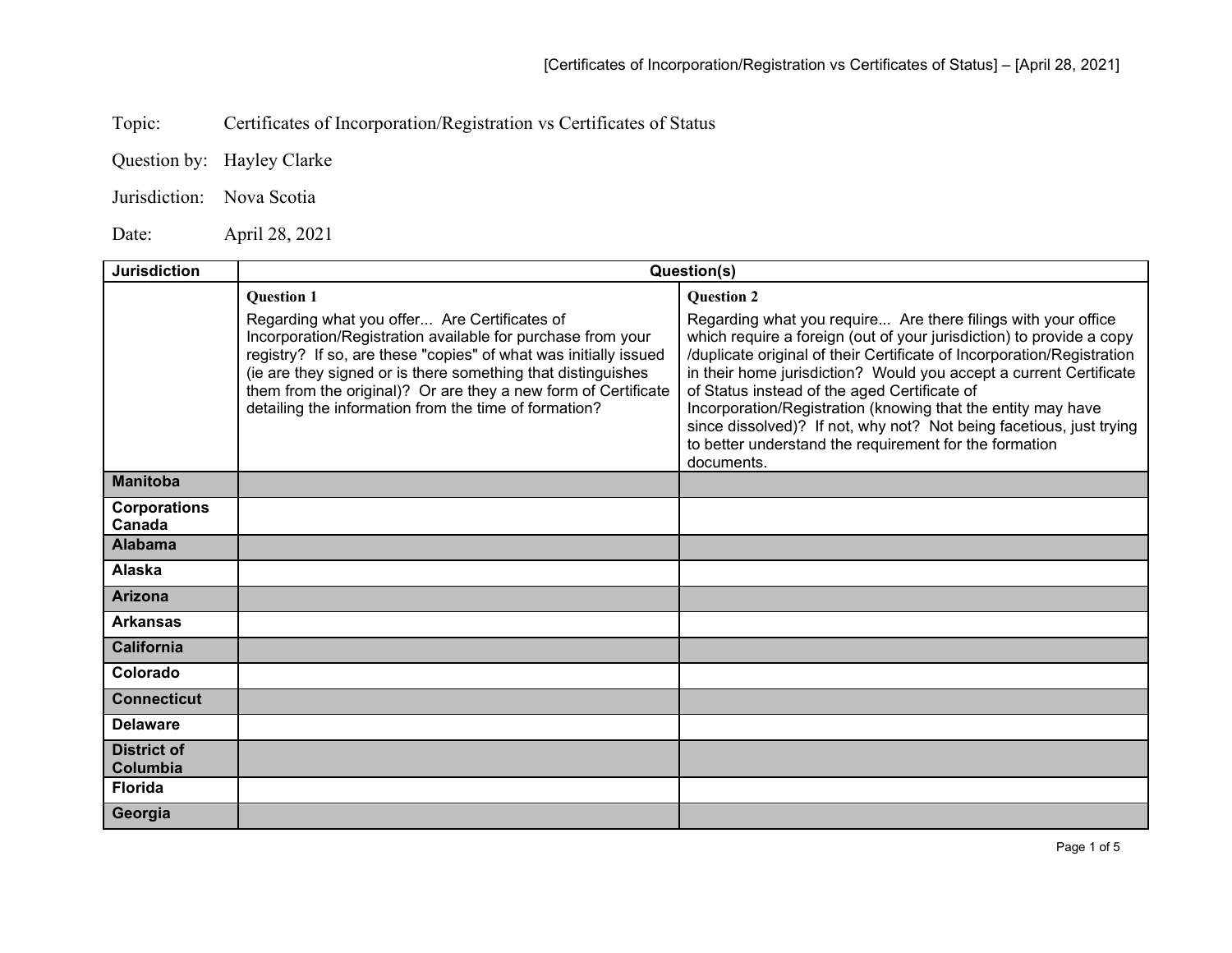| <b>Jurisdiction</b>  | Question(s)                                                                                                                                                                                                                                                                                                                                                                                                                                                                                                                                                                                                                                                                                     |                                                                                                                                                                                                                                                                                                                                                                                                                                                                                                                                                                           |
|----------------------|-------------------------------------------------------------------------------------------------------------------------------------------------------------------------------------------------------------------------------------------------------------------------------------------------------------------------------------------------------------------------------------------------------------------------------------------------------------------------------------------------------------------------------------------------------------------------------------------------------------------------------------------------------------------------------------------------|---------------------------------------------------------------------------------------------------------------------------------------------------------------------------------------------------------------------------------------------------------------------------------------------------------------------------------------------------------------------------------------------------------------------------------------------------------------------------------------------------------------------------------------------------------------------------|
|                      | <b>Question 1</b><br>Regarding what you offer Are Certificates of<br>Incorporation/Registration available for purchase from your<br>registry? If so, are these "copies" of what was initially issued<br>(ie are they signed or is there something that distinguishes<br>them from the original)? Or are they a new form of Certificate<br>detailing the information from the time of formation?                                                                                                                                                                                                                                                                                                 | <b>Question 2</b><br>Regarding what you require Are there filings with your office<br>which require a foreign (out of your jurisdiction) to provide a copy<br>/duplicate original of their Certificate of Incorporation/Registration<br>in their home jurisdiction? Would you accept a current Certificate<br>of Status instead of the aged Certificate of<br>Incorporation/Registration (knowing that the entity may have<br>since dissolved)? If not, why not? Not being facetious, just trying<br>to better understand the requirement for the formation<br>documents. |
| Hawaii               |                                                                                                                                                                                                                                                                                                                                                                                                                                                                                                                                                                                                                                                                                                 |                                                                                                                                                                                                                                                                                                                                                                                                                                                                                                                                                                           |
| Idaho                |                                                                                                                                                                                                                                                                                                                                                                                                                                                                                                                                                                                                                                                                                                 |                                                                                                                                                                                                                                                                                                                                                                                                                                                                                                                                                                           |
| <b>Illinois</b>      |                                                                                                                                                                                                                                                                                                                                                                                                                                                                                                                                                                                                                                                                                                 |                                                                                                                                                                                                                                                                                                                                                                                                                                                                                                                                                                           |
| <b>Indiana</b>       |                                                                                                                                                                                                                                                                                                                                                                                                                                                                                                                                                                                                                                                                                                 |                                                                                                                                                                                                                                                                                                                                                                                                                                                                                                                                                                           |
| lowa                 |                                                                                                                                                                                                                                                                                                                                                                                                                                                                                                                                                                                                                                                                                                 |                                                                                                                                                                                                                                                                                                                                                                                                                                                                                                                                                                           |
| <b>Kansas</b>        |                                                                                                                                                                                                                                                                                                                                                                                                                                                                                                                                                                                                                                                                                                 |                                                                                                                                                                                                                                                                                                                                                                                                                                                                                                                                                                           |
| Kentucky             |                                                                                                                                                                                                                                                                                                                                                                                                                                                                                                                                                                                                                                                                                                 |                                                                                                                                                                                                                                                                                                                                                                                                                                                                                                                                                                           |
| Louisiana            | We do offer ?duplicate? certificates of an original<br>certificate, for \$20.00. You can order them online. They are<br>exact duplicates of the original cert?signed, state seal, etc<br>If the certificate you need the copy of was issued prior to<br>September 2009 (before we went online and certificates had<br>validation numbers), the duplicate certificate will have a cover<br>certificate on top, verifying it is a copy, but it is an exact copy.<br>We also offer ?Information Certificates? and these list all the<br>specifics that an entity's web page would show. So all current<br>information like, registered office address, the registered<br>agent, any officers, etc? | We never require a copy of an original filing certificate on any<br>foreign filings. All filings we do for foreign entities would either<br>require a 90-day current good standing/status certificate, or a 1-<br>pg ?after the fact? evidence certificate on an amendment.                                                                                                                                                                                                                                                                                               |
| <b>Maine</b>         |                                                                                                                                                                                                                                                                                                                                                                                                                                                                                                                                                                                                                                                                                                 |                                                                                                                                                                                                                                                                                                                                                                                                                                                                                                                                                                           |
| <b>Maryland</b>      |                                                                                                                                                                                                                                                                                                                                                                                                                                                                                                                                                                                                                                                                                                 |                                                                                                                                                                                                                                                                                                                                                                                                                                                                                                                                                                           |
| <b>Massachusetts</b> |                                                                                                                                                                                                                                                                                                                                                                                                                                                                                                                                                                                                                                                                                                 |                                                                                                                                                                                                                                                                                                                                                                                                                                                                                                                                                                           |
| <b>Michigan</b>      |                                                                                                                                                                                                                                                                                                                                                                                                                                                                                                                                                                                                                                                                                                 |                                                                                                                                                                                                                                                                                                                                                                                                                                                                                                                                                                           |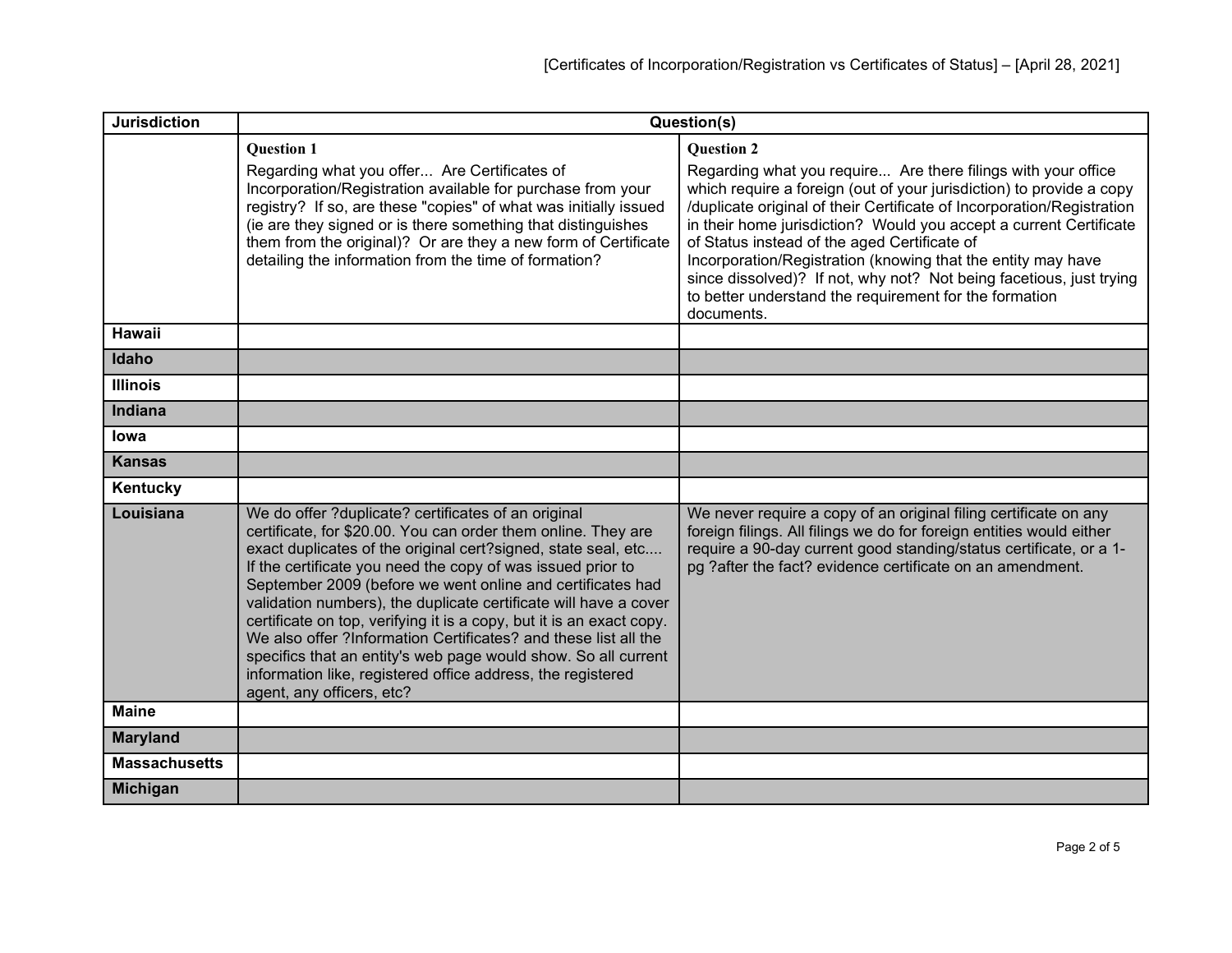| <b>Jurisdiction</b>   | Question(s)                                                                                                                                                                                                                                                                                                                                                                                                                                            |                                                                                                                                                                                                                                                                                                                                                                                                                                                                                                                                                      |
|-----------------------|--------------------------------------------------------------------------------------------------------------------------------------------------------------------------------------------------------------------------------------------------------------------------------------------------------------------------------------------------------------------------------------------------------------------------------------------------------|------------------------------------------------------------------------------------------------------------------------------------------------------------------------------------------------------------------------------------------------------------------------------------------------------------------------------------------------------------------------------------------------------------------------------------------------------------------------------------------------------------------------------------------------------|
|                       | <b>Question 1</b>                                                                                                                                                                                                                                                                                                                                                                                                                                      | <b>Ouestion 2</b>                                                                                                                                                                                                                                                                                                                                                                                                                                                                                                                                    |
|                       | Regarding what you offer Are Certificates of<br>Incorporation/Registration available for purchase from your<br>registry? If so, are these "copies" of what was initially issued<br>(ie are they signed or is there something that distinguishes<br>them from the original)? Or are they a new form of Certificate<br>detailing the information from the time of formation?                                                                             | Regarding what you require Are there filings with your office<br>which require a foreign (out of your jurisdiction) to provide a copy<br>/duplicate original of their Certificate of Incorporation/Registration<br>in their home jurisdiction? Would you accept a current Certificate<br>of Status instead of the aged Certificate of<br>Incorporation/Registration (knowing that the entity may have<br>since dissolved)? If not, why not? Not being facetious, just trying<br>to better understand the requirement for the formation<br>documents. |
| <b>Minnesota</b>      | They can select to purchase a photo copy or certified copy<br>will yield a Certification of Record certificate along with copies<br>of each filing associated with the certification. The<br>Certification of Record certificate will list each filing date, filing<br>type, filing number and the date the certified copies were<br>issued. Copies can be obtained electronically when ordered<br>online or by mail. The counter is currently closed. | Not required to provide Certificate of<br>Incorporation/Registration/Status or Existence. We take<br>registrants at the word that they are properly formed in their home<br>jurisdiction.                                                                                                                                                                                                                                                                                                                                                            |
| <b>Mississippi</b>    |                                                                                                                                                                                                                                                                                                                                                                                                                                                        |                                                                                                                                                                                                                                                                                                                                                                                                                                                                                                                                                      |
| <b>Missouri</b>       |                                                                                                                                                                                                                                                                                                                                                                                                                                                        |                                                                                                                                                                                                                                                                                                                                                                                                                                                                                                                                                      |
| <b>Montana</b>        |                                                                                                                                                                                                                                                                                                                                                                                                                                                        |                                                                                                                                                                                                                                                                                                                                                                                                                                                                                                                                                      |
| <b>Nebraska</b>       |                                                                                                                                                                                                                                                                                                                                                                                                                                                        |                                                                                                                                                                                                                                                                                                                                                                                                                                                                                                                                                      |
| <b>Nevada</b>         |                                                                                                                                                                                                                                                                                                                                                                                                                                                        |                                                                                                                                                                                                                                                                                                                                                                                                                                                                                                                                                      |
| <b>New Hampshire</b>  |                                                                                                                                                                                                                                                                                                                                                                                                                                                        |                                                                                                                                                                                                                                                                                                                                                                                                                                                                                                                                                      |
| <b>New Jersey</b>     |                                                                                                                                                                                                                                                                                                                                                                                                                                                        |                                                                                                                                                                                                                                                                                                                                                                                                                                                                                                                                                      |
| <b>New Mexico</b>     |                                                                                                                                                                                                                                                                                                                                                                                                                                                        |                                                                                                                                                                                                                                                                                                                                                                                                                                                                                                                                                      |
| <b>New York</b>       |                                                                                                                                                                                                                                                                                                                                                                                                                                                        |                                                                                                                                                                                                                                                                                                                                                                                                                                                                                                                                                      |
| <b>North Carolina</b> | North Carolina provides the filed document online free of<br>charge for download. If someone wants to order a certified<br>copy they can do so online. These certified copies have a<br>cover page which includes the certification, seal and<br>signature by the Secretary with the filed document following.                                                                                                                                         | North Carolina required a Certificate of Existence (Status/Good<br>Standing) to accompany an Application for Certificate of<br>Authority. We require the Certificate of Existence to be less than<br>6 months old. No copy of the initial filing is required.                                                                                                                                                                                                                                                                                        |
| <b>North Dakota</b>   |                                                                                                                                                                                                                                                                                                                                                                                                                                                        |                                                                                                                                                                                                                                                                                                                                                                                                                                                                                                                                                      |
| Ohio                  |                                                                                                                                                                                                                                                                                                                                                                                                                                                        |                                                                                                                                                                                                                                                                                                                                                                                                                                                                                                                                                      |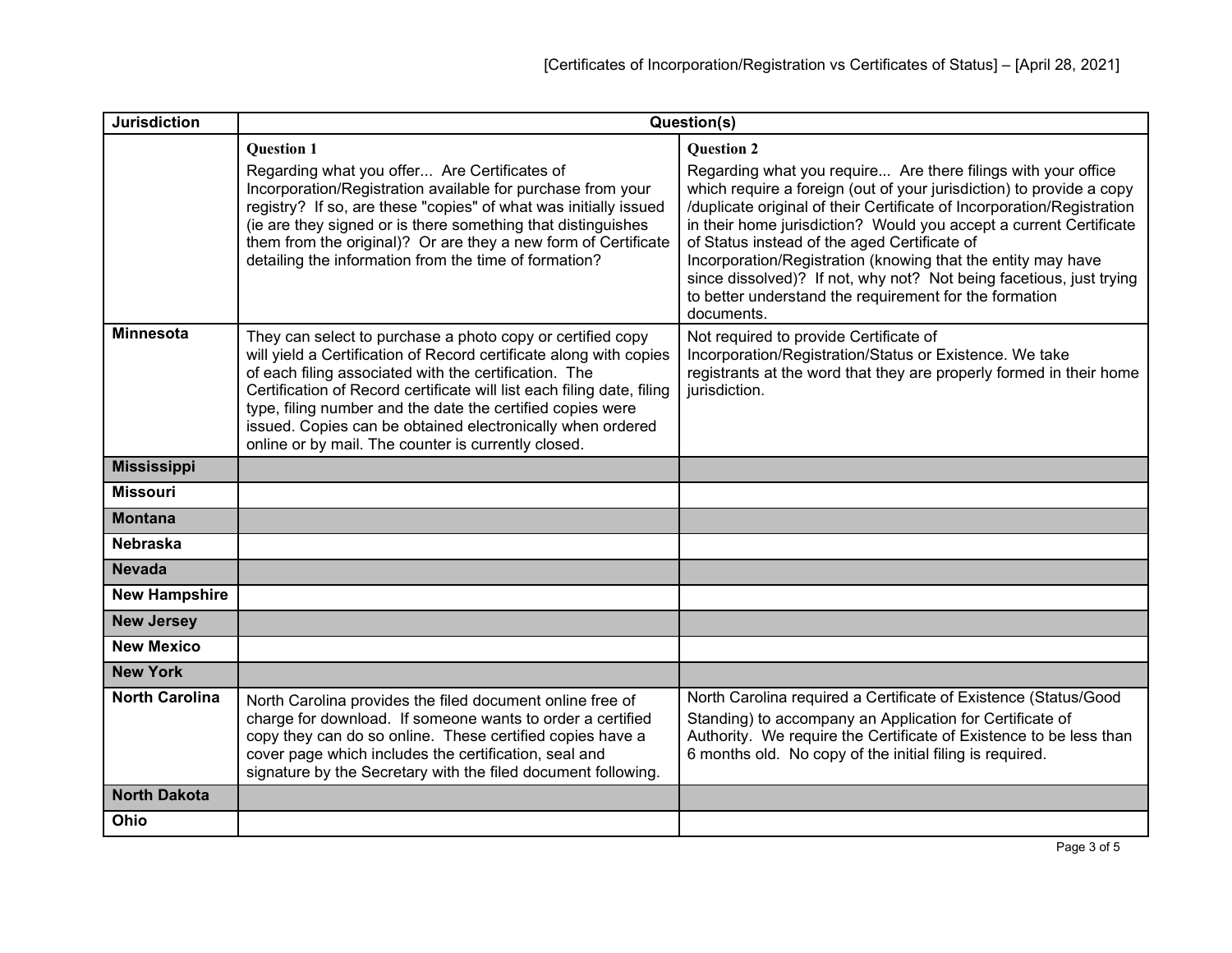| <b>Jurisdiction</b>   | Question(s)                                                                                                                                                                                                                                                                                                                                                                                     |                                                                                                                                                                                                                                                                                                                                                                                                                                                                                                                                                                           |
|-----------------------|-------------------------------------------------------------------------------------------------------------------------------------------------------------------------------------------------------------------------------------------------------------------------------------------------------------------------------------------------------------------------------------------------|---------------------------------------------------------------------------------------------------------------------------------------------------------------------------------------------------------------------------------------------------------------------------------------------------------------------------------------------------------------------------------------------------------------------------------------------------------------------------------------------------------------------------------------------------------------------------|
|                       | <b>Question 1</b><br>Regarding what you offer Are Certificates of<br>Incorporation/Registration available for purchase from your<br>registry? If so, are these "copies" of what was initially issued<br>(ie are they signed or is there something that distinguishes<br>them from the original)? Or are they a new form of Certificate<br>detailing the information from the time of formation? | <b>Question 2</b><br>Regarding what you require Are there filings with your office<br>which require a foreign (out of your jurisdiction) to provide a copy<br>/duplicate original of their Certificate of Incorporation/Registration<br>in their home jurisdiction? Would you accept a current Certificate<br>of Status instead of the aged Certificate of<br>Incorporation/Registration (knowing that the entity may have<br>since dissolved)? If not, why not? Not being facetious, just trying<br>to better understand the requirement for the formation<br>documents. |
| <b>Oklahoma</b>       |                                                                                                                                                                                                                                                                                                                                                                                                 |                                                                                                                                                                                                                                                                                                                                                                                                                                                                                                                                                                           |
| Oregon                |                                                                                                                                                                                                                                                                                                                                                                                                 |                                                                                                                                                                                                                                                                                                                                                                                                                                                                                                                                                                           |
| Pennsylvania          |                                                                                                                                                                                                                                                                                                                                                                                                 |                                                                                                                                                                                                                                                                                                                                                                                                                                                                                                                                                                           |
| <b>Rhode Island</b>   |                                                                                                                                                                                                                                                                                                                                                                                                 |                                                                                                                                                                                                                                                                                                                                                                                                                                                                                                                                                                           |
| <b>South Carolina</b> |                                                                                                                                                                                                                                                                                                                                                                                                 |                                                                                                                                                                                                                                                                                                                                                                                                                                                                                                                                                                           |
| <b>South Dakota</b>   |                                                                                                                                                                                                                                                                                                                                                                                                 |                                                                                                                                                                                                                                                                                                                                                                                                                                                                                                                                                                           |
| <b>Tennessee</b>      |                                                                                                                                                                                                                                                                                                                                                                                                 |                                                                                                                                                                                                                                                                                                                                                                                                                                                                                                                                                                           |
| <b>Texas</b>          |                                                                                                                                                                                                                                                                                                                                                                                                 |                                                                                                                                                                                                                                                                                                                                                                                                                                                                                                                                                                           |
| <b>Utah</b>           |                                                                                                                                                                                                                                                                                                                                                                                                 |                                                                                                                                                                                                                                                                                                                                                                                                                                                                                                                                                                           |
| <b>Vermont</b>        |                                                                                                                                                                                                                                                                                                                                                                                                 |                                                                                                                                                                                                                                                                                                                                                                                                                                                                                                                                                                           |
| Virginia              |                                                                                                                                                                                                                                                                                                                                                                                                 |                                                                                                                                                                                                                                                                                                                                                                                                                                                                                                                                                                           |
| Washington            |                                                                                                                                                                                                                                                                                                                                                                                                 |                                                                                                                                                                                                                                                                                                                                                                                                                                                                                                                                                                           |
| <b>West Virginia</b>  |                                                                                                                                                                                                                                                                                                                                                                                                 |                                                                                                                                                                                                                                                                                                                                                                                                                                                                                                                                                                           |
| <b>Wisconsin</b>      |                                                                                                                                                                                                                                                                                                                                                                                                 |                                                                                                                                                                                                                                                                                                                                                                                                                                                                                                                                                                           |
| Wyoming               |                                                                                                                                                                                                                                                                                                                                                                                                 |                                                                                                                                                                                                                                                                                                                                                                                                                                                                                                                                                                           |

**Additional comments:**

**Full text of email:**